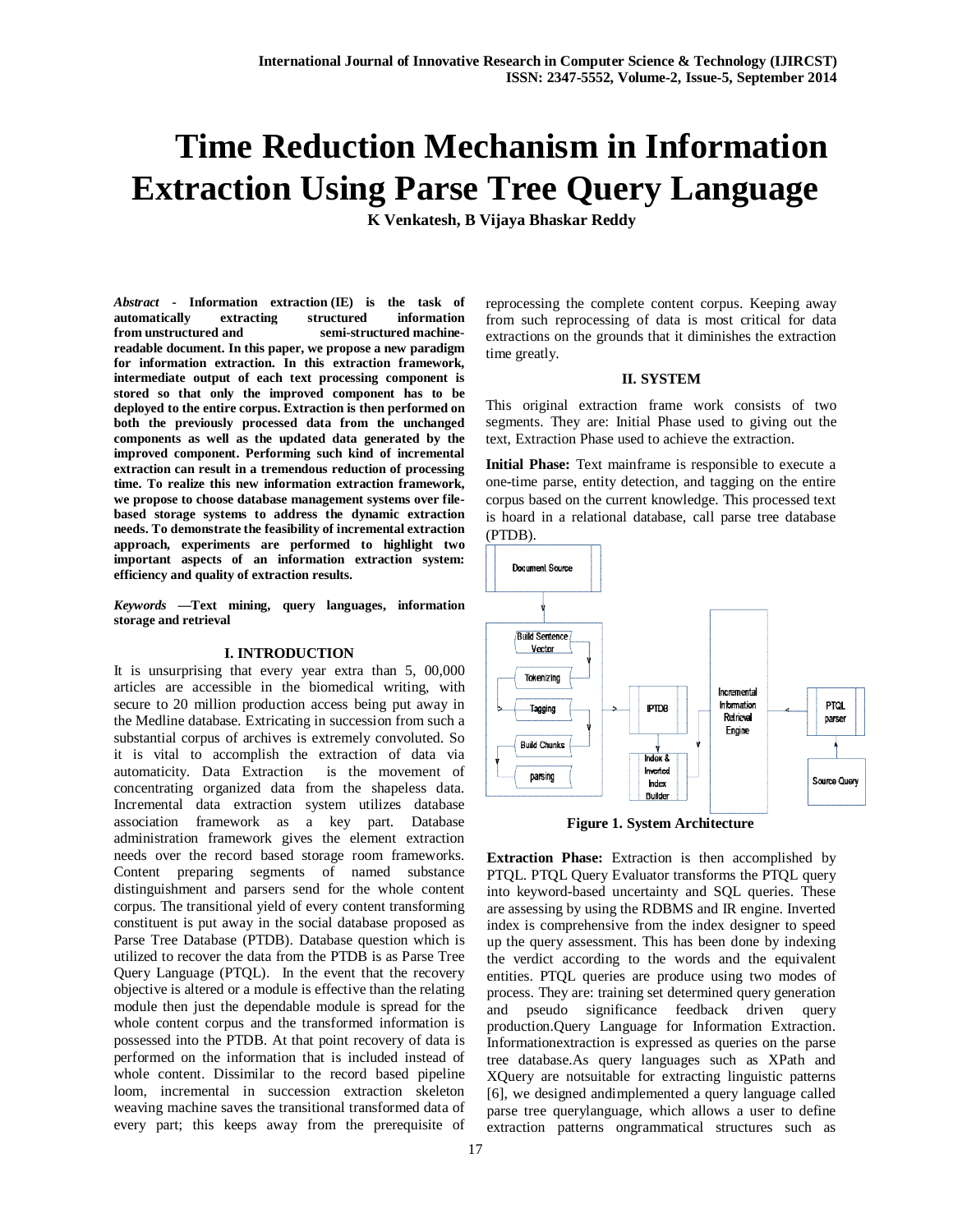constituent trees and linkages.Since extraction is specified as queries, a user no longer needsto write and run special purpose programs for each specificextraction goal.

**Automated Query Generation** Learning the query languageand manually writing extraction queries could still be a timeconsumingand labor-intensive process. Moreover, such an adhoc approach is likely to cause unsatisfactory extractionquality. To further reduce a user's effort to perform information extraction, we design two algorithms toautomatically generate extraction queries, in the presenceand in the absence of training data, respectively.

**Information Extraction** IE has been an active research areathat seeks techniques to uncover information from a largecollection of text. Examples of common IE tasks include theidentification of entities (such as protein names), extractionof relationships between entities (such as interactionsbetween a pair of proteins) and extraction of entity attributes(such as co reference resolution that identifies variants ofmentions corresponding to the same entity) from text. Theexamples and experiments used in our paper involve the useof grammatical structures for relationship extraction. Co-occurrences of entities are a typical method in relationshipextraction, but often lead to imprecise results. Consider thatour goal is to extract relations between drug and proteinsfrom the following sentence: Quetiapine is metabolized byCYP3A4 and sertindole by CYP2D6. (PMID: 10422890)By utilizing our grammatical knowledge, a human readercan observe that hCYP3A4, metabolize, quetiapinei andhCYP2D6, metabolize, sertindole are the only correcttriplet relations for the above sentence. However, if weconsider cooccurrences of entities as a criteria to extractrelationships, incorrect relationships such as hCYP3A4,metabolize, sertindole and hCYP2D6, metabolize,quetiapinei would also be extracted from the abovesentence.

# **III. SYSTEM EVALUTION**

*Sentence Splitting*: In the first module the documentscontain sentences. The sentences are in the unstructuredmanner. The module converts sentences to structuredsentences with index. This process is applied on the existingcorpus.

*Word Indexing*: In this module each sentence of adocument is made up with different words.

Example:  $S1 = \{w_1, w_2, w_3, \ldots, w_n\}$  the module splits all the indexed sentences by words.

*Word Tagging*: In this module, the words will be presented inthe document in different forms such as present, past; futureetc…The words has to be n-grammed to find out the possibleequivalence of root words. The root words can be groupedtogether (or) clustered for special group of interests.Example: {"cricket", "football"} can be grouped together tospecial interests called "sports" category. Identifying group ofwords of similar category can have relationship. Building therelational words together is called word-net.

*Parse Tree Database (PTDB) Construction*: The word-net isa semantic relational network. The word-net is store in thedatabase as PTDB. The module provides an interface to theuser to search the PTDB of the corpus. The user's query willbe in the form of natural language (or) can be with stop words.

## *Execution Phase:*

- The module provides as efficient way to query the PTDB
- The module provides an interface to the user to search the PTDB of the corpus.
- The user's query will be in the form of natural language (or) can be with stop words.

*User's Query Preprocessing*: In this module, user's query hasto be preprocessed against stop words elimination. The querywords have to be n-grammed for possible root words. *Query Word Tagging (PTQL)*: In this module, all the ngrammedwords may not be the root words. Find out the possible root words for each query word. Find thesemantically words for each word of query root word. Find theappropriateTag with their relevancies (or) Frequencies.

# **IV. PARSE TREE DATABASE (PTDB) SCHEMA**

The parse tree database schema is illustrated in Figure1. Each tuple in the Constituents table corresponds to anode in the constituent tree of a sentence generated bythe Link Grammar parser. Each node is assigned withan unique CID in the Constituent table, and the fieldParentID indicates the CID of the parent node. Thefields Left and Right are in a way such that hierarchicalrelations between nodes can be easily identified,such as whether a node is a descendant of another node.Such labeling schemes are describe in Labeling Schema. Thefield WordOrder denotes the order of a word appearingin a sentence, while the attribute Sent CID indicatesthe CID of the originating sentence. The table Linkageis used to store the links of the linkages of sentences.The attribute Link\_Type indicates the types of the linksbetween pairs of nodes, which are stored as foreignkeys FROM\_CID and TO\_CID that refer to the field CIDin the Constituents table. The table Bioentitiesstores the entities that are recognized by the namedentity recognizers. Each of the entities has an uniqueBID and a foreign key that corresponds to a node in theConstituents table through the identifier CID. Withthe identifier BID, each entity is allowed to be assignedwith multiple entity types. The attributes StartByteand EndByte indicate the start and end bytes of anentity in its originating sentence.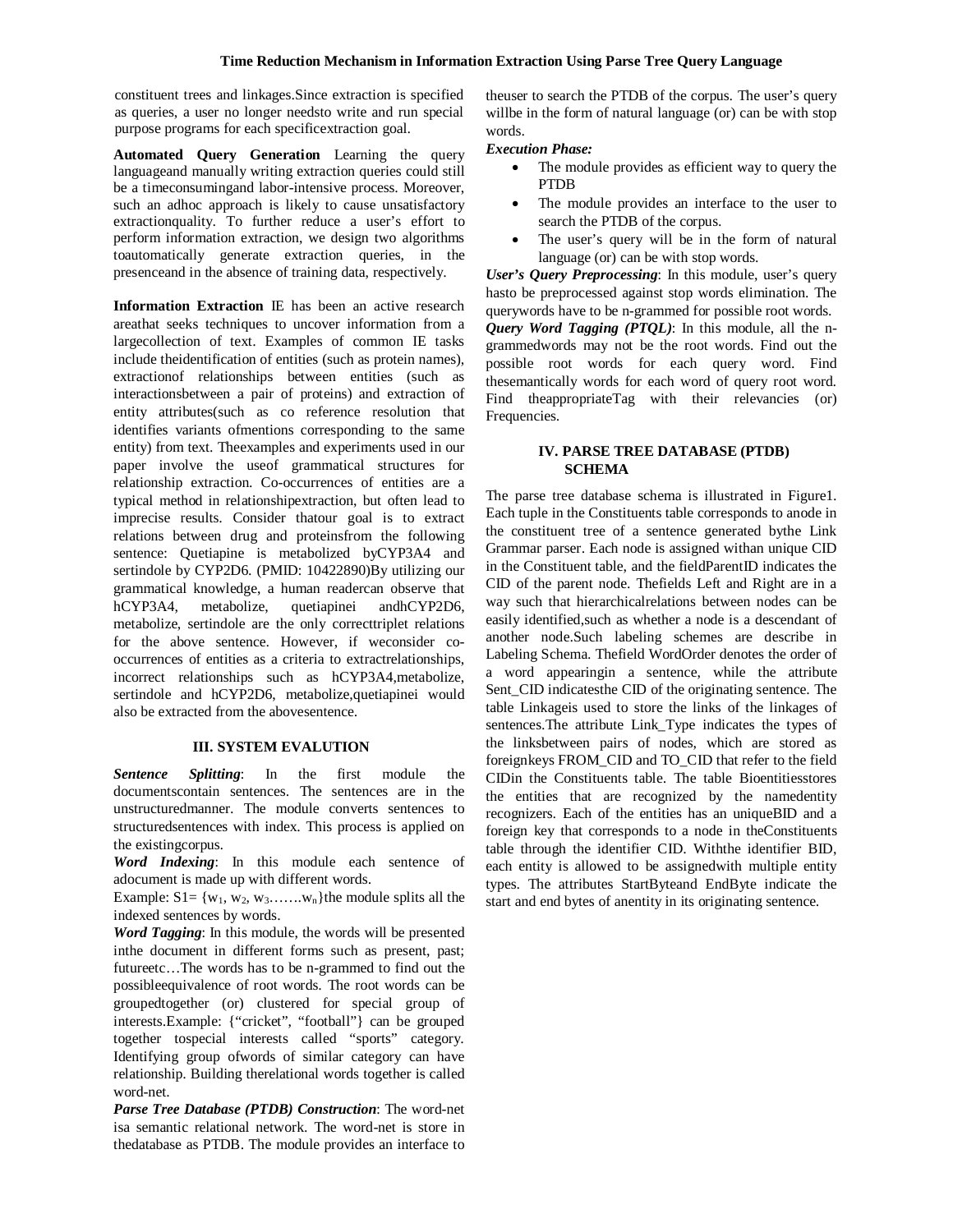

**Figure 2. Database schema of the parse tree database(PTDB)**

The tables Constituents and Linkages storethe constituent trees and linkages of the sentences thatare produced by the Link Grammar parser. The tableBio entities is for storing the entities recognized byvarious named entity recognizers. **LABELING SCHEME**

Our labeling scheme follows the interval-based labelingscheme of the LPath language to capture the hierarchicalstructure and the horizontal relationships between nodesas well as the links between leaf nodes. Algorithm 1shows an algorithm to label a parse tree for a documentthat takes the root of the parse tree as input and returnsas output the tree with labeled nodes.

## **Algorithm 1** Labeling scheme

1: **if** tree node  $q = null$  **then** 2: Return; 3: **end if** 4:  $q$ .*id* = *id*,  $q$ .*d* = *depth*, *id* = *id*+1; *{Set the id and thedepth* for *q* and increment *id}* 5: **if** *parent*  $(n)$   $\equiv$  *null* **then** 6: *q.pid* = *parent* (*n*)*.id* {Set *q*'s parent id} 7: **else** 8:  $q.pid = 0$ 9: **end if** 10: **if** *q* is a leaf **then** 11:  $q,l = left, q.r = left + 1, left = left + 1$ 12: **else** 13: label *q*'s children 14: **end if** 15:  $depth = depth + 1$ ; 16: **for** each child *p* of *q* **do** 17: LABELNODE (*p*) 18: **if**  $p$  is the left most child of  $q$  **then** 19:  $q,l = p.l$ 20: **end if** 21: **if**  $p$  is the right most child of  $q$  **then** 22:  $q.r = p.r$ 23: **end if** 24: *depth* = *depth −* 1 *{*Decrement *depth}* 25: **end for**

## **V. MODULES**

**1) Data Arrival:** Tuples arriving from each relation are initially stored in memory and processed

**2) Cleaning Policy:** Tracing relation between tuples, trace tuples designed to be in main memory

**3) Managing statistics:** Maintaining statistics for conceptual tuple region, update statistics during tuple arrival.

**4) Reactive Phase:** Performing joins between previously flushed data from both relations kept in discs

#### **VI. RELATED WORKS**

EUGENE Agichtein. LUIS Gravano[2]. We create a programmed question based method to recover archive valuable for the extraction of client characterized connection from huge content Database[9]. Assessment of PTQL inquiry includes the utilization of IR motor and additionally RDBMS. IR motor in inquiry is to choose sentence focused around lexical gimmick characterized in PTQL questions by RDBMS. Separating component depicted that select possibly important record for extraction. This separating still obliges filtering the complete database to consider each archive. We address the adaptability of data extraction framework in a principled and general way. Our methodology consequently finds the normal for archive that are helpful for extraction of target connection. Running data extraction framework over archive, we apply machine learning and data recovery procedure to inquiry that match extra helpful document[6]. Lawernce Hunter. Here we cover the outline, execution and a few assessment of Opendmap metaphysics determined, incorporated idea dissection framework. Opendmap data extraction frameworks were created for concentrating protein transport attestation and delivered quality is communicated in cell sort. Opendmap extricating protein communication forecast from full messages of biomedical examination articles. The yield of data extraction developed from component of a philosophy. The consequence of this exertion and give extra gimmick in frameworks that coordinate numerous hotspots for data extraction[8]. M. Banko, M.j. Cafarella, and Et al.[3] presents Open IE (OIE), another extraction standard where the framework makes a solitary information driven disregard its corpus and concentrates an expansive set of social tuples without obliging any human info. This paper additionally presents TEXTRUNNER, a completely executed, exceedingly versatile OIE framework where the tuples are doled out a likelihood and recorded to backing effective extraction and investigation by means of client inquiries. Content RUNNER performs the different procedures: initial one is self-directed learner that obliges no hand labeled information. The Second one is the Single-pass extractor. This Extractor makes a solitary ignore the whole corpus to concentrate tuples for all conceivable relations. Third is the Redundancy-based accessor, this Accessor appoints likelihood to each one held tuple focused around a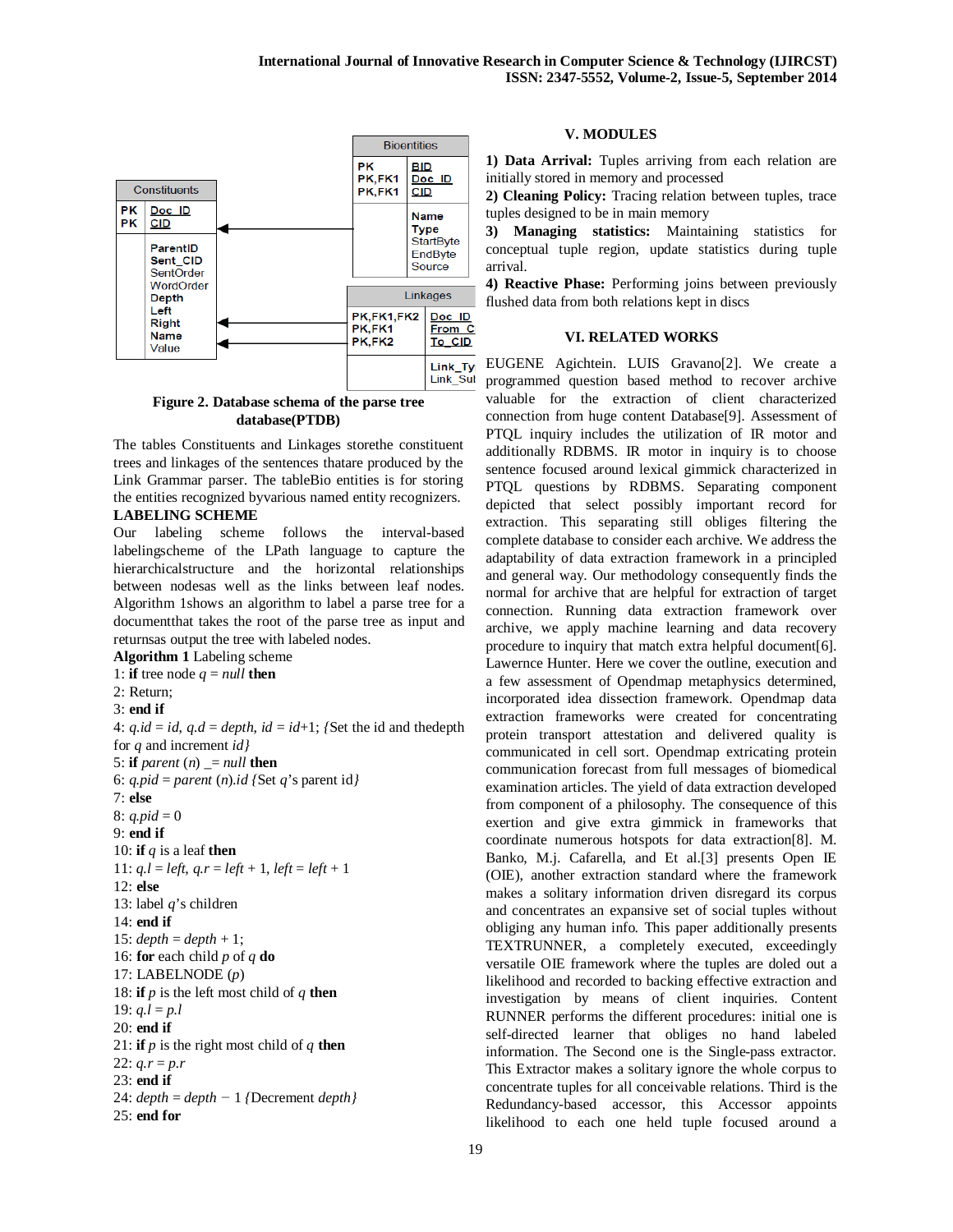probabilistic model of excess in content. The dialect contains three expressive peculiarities, which are vital for semantic inquiry, in particular quick priority, Subtree perusing, and edge arrangement. Quick priority these primary level routes are intransitive, and none are backed by Xpath (in spite of the fact that their terminations are upheld). Subtree Scoping acquaints props into the dialect with grant degrees to be communicated. These will constrain all route to be obliged to a Subtree. In Edge Alignment Linguistic questions need to allude to hubs at the left or right edge of the subtree established at a defined hub.

# **VII. PROPOSED WORK**

In the Initial Phase, an one-time parse, element distinguishment, and labeling (distinguishing every entrance as fitting in with a class of enthusiasm) in general corpus focused around the current earning is performed. The produced syntactic parse trees and semantic substance labeling of the transformed content is put away in a social database, called parse tree database (PTDB)[13]. Extraction Phase, Extraction is then attained by issuing database questions to PTDB. To express extraction designs, we composed and actualized an inquiry dialect called parse tree question dialect (PTQL) that is suitable for bland extraction. Note that in the occasion of a change to the extraction objectives (e.g., the client gets to be intrigued by new sorts of relations between entities)[7] or a change to an extraction module , the mindful module is sent for the whole content corpus and the prepared information are populated into the PTDB. Inquiries are issued to recognize the sentences with recently perceived notice. At that point extraction might be performed just on such influenced sentences as opposed to the whole corpus. Subsequently, to attain incremental extraction, this keeps away from the need to reprocess the whole accumulation of content not at all like the document based pipeline approaches. Utilizing database questions as opposed to composing individual exceptional reason programs, data extraction gets to be nonexclusive for assorted applications and gets to be simpler for the client. Notwithstanding, preparing information are not generally promptly accessible for specific connections because of the innate expense of making a preparation corpus. To gives the pseudo significance criticism driven approach that takes catchphrase based questions, and the PTQL inquiry generator then discovers regular syntactic examples among the top recovered sentences to produce PTQL inquiries from PTDB.



**Figure 3: Time taken (Y-axis) for no of documents (xaxis)**

### **VIII. CONCLUSION**

Existing mining schemas don't give the capacity to deal with the middle of the road handled data. This prompts the preventable reprocessing of the whole content collection when the extraction objective is customized or enhanced, which could be computationally restrictive and lengthy one. To decrease this reprocessing time, the halfway transformed information is put away in the database as in unique schema. The database is in the presence of parse tree. To concentrate in arrangement from this parse tree the mining objective composed by the client in characteristic dialect content is changed into PTQL and after that extraction is execute on content corpus. This augmentation extraction weaving machine spares substantially more of an opportunity contrasted with performing mining by first transforming each one sentence each one in turn with semantic parsers and after that extra segments.

#### **REFERENCES**

[1] D. Ferrucci and A. Lally, "UIMA: An Architectural Approach to Unstructured Information Processing in the Corporate Research Environment," Natural Language Eng., vol. 10, nos. 3/4, pp. 327-348, 2004.

[2] E. Agichtein and L. Gravano, "Snowball: Extracting Relations from Large Plain-Text Collections," Proc. Fifth ACM Conf. Digital Libraries, pp. 85-94, 2000.

[3] M. Banko, M.J. Cafarella, S. Soderland, M. Broadhead, and O. Etzioni, "Open Information Extraction from the Web," Proc. Joint Conf. Artificial Intelligence (IJCAI), 2007.

[4] W. Baumgartner, Z. Lu, H. Johnson, J. Caporaso, J.Paquette, E. White, O. Medvedeva, K. Cohen, and Hunter, "An Integrated Approach to Concept Recognition in Biomedical Text," Proc. Second Bio Creative Challenge, 2006.

[5] S. Bird, Y. Chen, S.B. Davidson, H. Lee, and Y. Zheng, Extending XPath to Support Linguistic Queries," Proc. Workshop Programming Language Technologies for XML (PLAN-X), 2005.

[6] M. Cafarella, D. Downey, S. Soderland, and O. Etzioni, "Knowitnow: Fast, Scalable Information Extraction from the Web," Proc. Conf. Human Language Technology and Empirical Methods in Natural Language Processing (HLT '05), pp. 563-570, 2005.

[7] J.T. Chang and R.B. Altman, "Extracting and Characterizing Gene-Drug Relationships from the Literature," Pharmacogenetics, vol. 14, no. 9, pp. 577-586, Sept. 2004.

[8] F. Chen, A. Doan, J. Yang, and R. Ramakrishnan, "Efficient Information Extraction over Evolving Text Data," Proc IEEE 24th Int'l Conf. Data Eng. (ICDE '08), pp. 943-952, 2008.